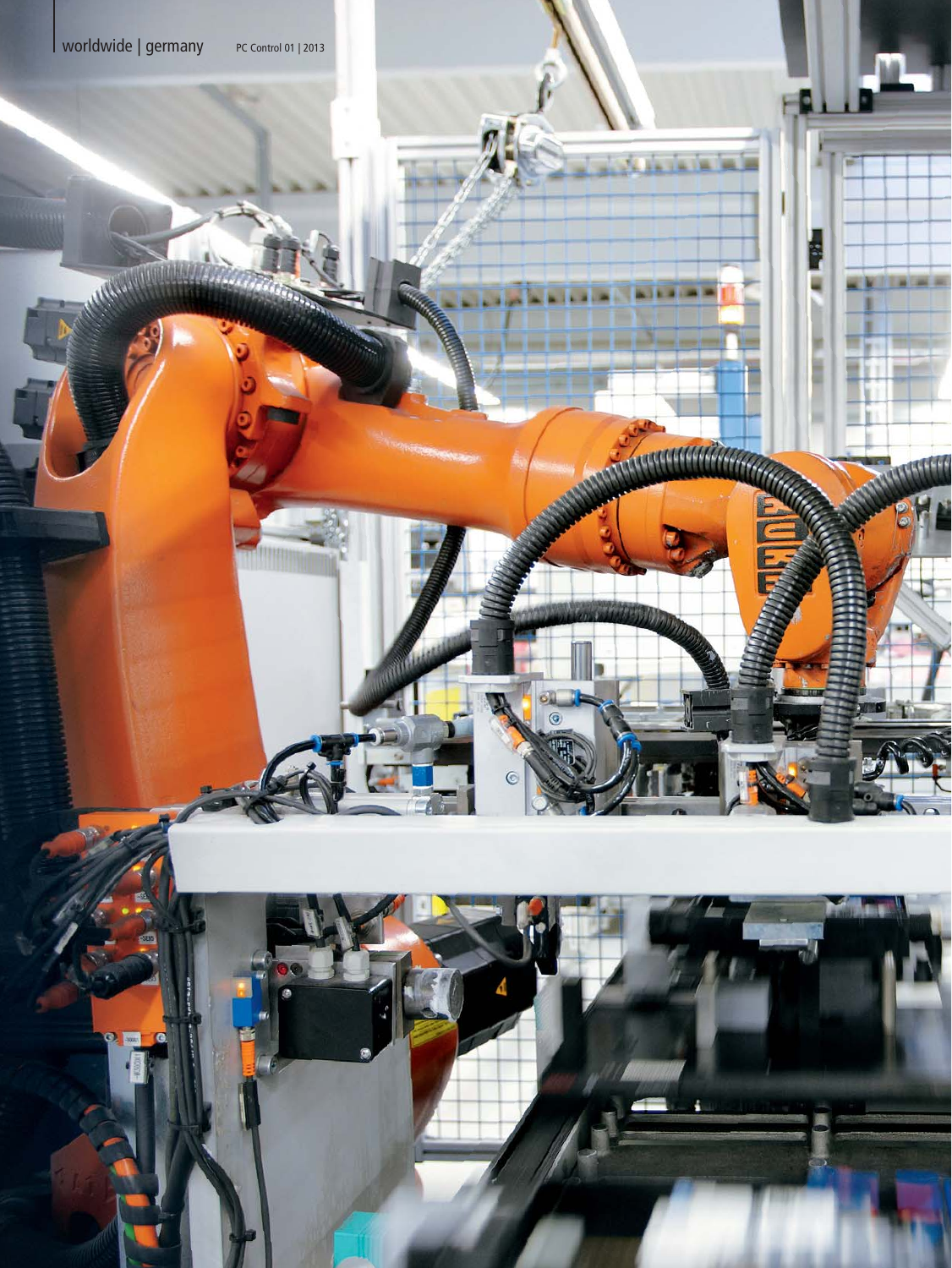Automotive industry: Perfect communication between control and MES system ensures premium quality and safety standards

# Assembly line produces more than 1 million electronic parking brakes per year

In cars, conventional hand brakes are increasingly replaced by electronic parking brakes (EPB). EPBs automatically apply the brake during parking and release it during hill starts while automatically adjusting the cable. The company Küster Automotive Control Systems GmbH (ACS) is part of the Küster Group and one of Europe's market leaders among EPB suppliers. In 2011 the company reported production of more than 1.2 million EPBs. The four assembly lines on which the EPBs are produced are fully automated with Beckhoff technology. Technological highlights include integrated, database-guided process monitoring and electronic calibration of the EPBs.

> **6-axis articulated robot during assembly of the housing cover. Before this, all components within the EPB are assembled.**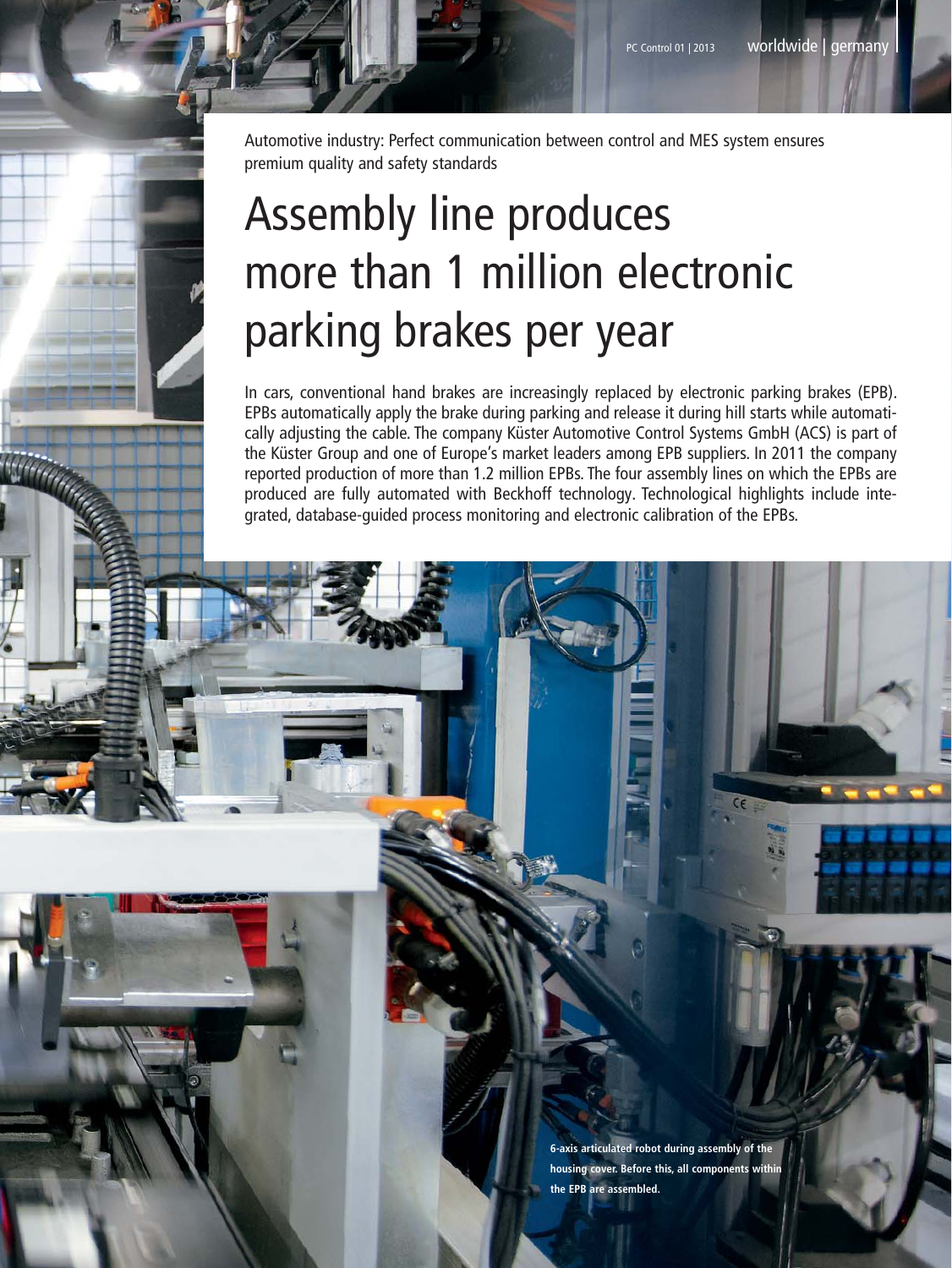Küster technology is used in millions of cars from a wide range of manufacturers. Küster components include mechanical or electronic parking brakes, window regulators, complete door systems as well as acoustic and exhaust dampers. Küster Automotive Control Systems GmbH (ACS), one of five Küster Group companies, is based in Ehringshausen, Germany, and produces electronic parking brakes for different European car manufacturers. Küster ACS has been using Beckhoff technology for controlling its production facilities since 2003. Today, PC-based automation technology from Beckhoff is a mainstay for large control systems at Küster ACS.

## Meticulous documentation of production, testing and calibration processes

Unsurprisingly, the requirements for control and monitoring of EPB production are complex. On the one hand the production is subject to strong price pressures, which means that the assembly processes must be efficient and highly automated as basic requirements. On the other hand EPBs are safety-relevant vehicle components which are subject to strict testing and documentation requirements. An additional complication arises from the fact that an EPB is equipped with a dedicated electronic system, which subsequently communicates with the vehicle and therefore must be calibrated for different operating states (inclination angles, braking curves, etc.). During all production stages, including material delivery, the different manufacturing steps, calibration, function tests and shipping, the control and testing units of the production line all communicate with the central database via the C6140 Industrial PC from Beckhoff. The Industrial PC acts as a coupling system by automatically collecting the data from all system components and transferring them to the server in bundled form. The communication between the coupling system and the assembly stations takes place via TwinCAT ADS. The C6140 also deals with remote maintenance and diagnostics. The database grants approvals for all control commands and meticulously documents the whole production and calibration process and the subsequent function test. Each individual EPB is 100 % tested. "Therein lies the difference between 'normal' production, in which the parts are assembled and delivered based on a production plan. At Küster the finished product – the EPB – is measured, and correction values are applied as required," said Oliver Barwitzki, a member of the Beckhoff sales team at the company's Frankfurt branch. The data exchange takes place at very



**Electronic parking brake (EPB) with an original rear car axle. The image shows the cable route, including the brake cables at the brake caliper.**

high speeds: depending on the scope, the response times for database queries in the control modules are around 100 ms per query on average. With annual production of 1.2 million EPBs, as was the case in 2011, around 130 GB of table data are generated.

Control of the EPB production, the calibration and the test rigs is almost exclusively (98 %) handled by automation technology from Beckhoff. The Küster managers were impressed by the compactness and flexibility of the Beckhoff



**Control cabinet for the calibration system Pre-assembly of the motor and gear unit** 

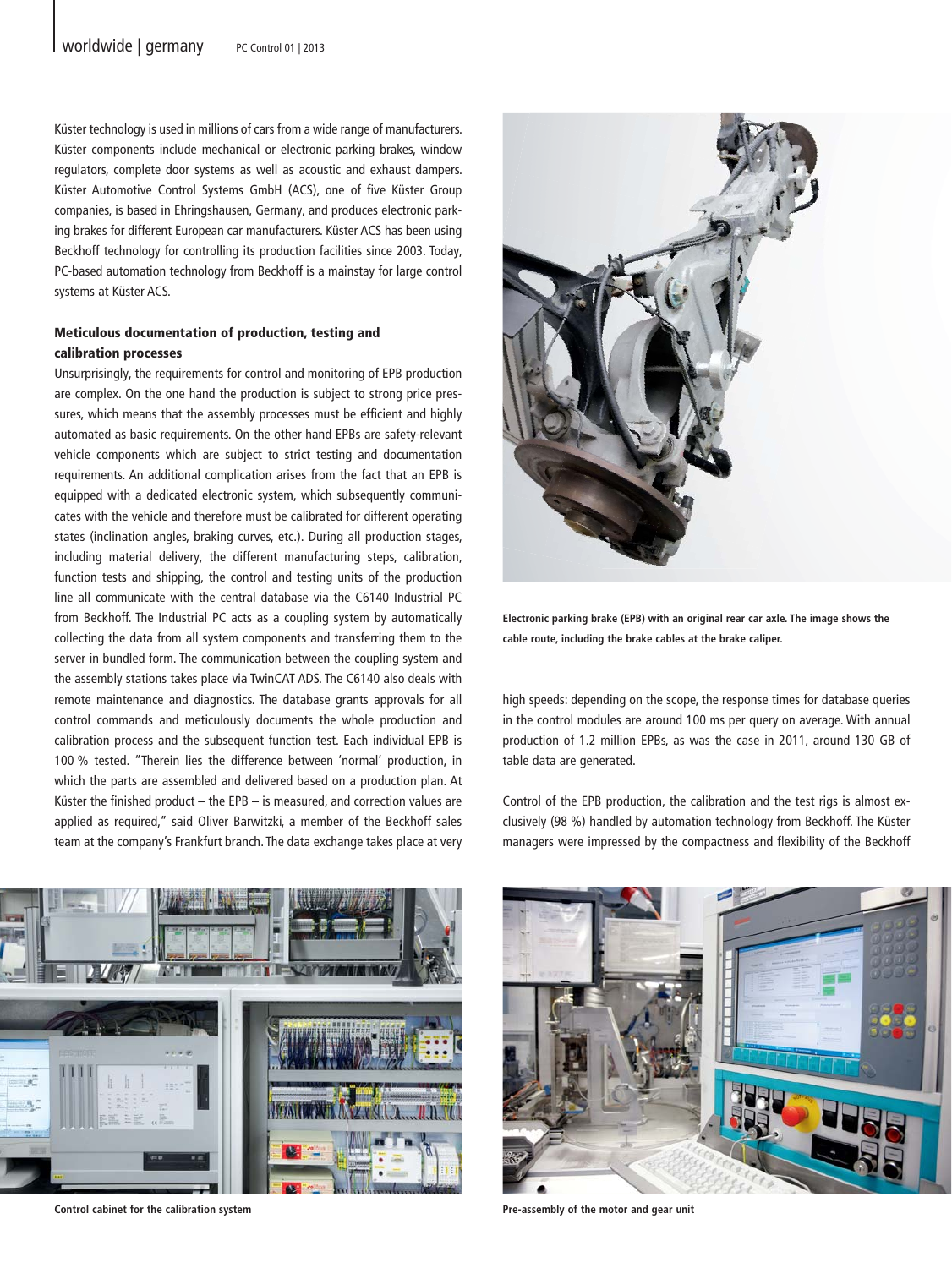

**Küster Automotive Control Systems GmbH is one of Europe's market leaders among suppliers of electronic parking brakes (EPB). The four assembly lines on which the EPBs are produced are fully automated with Beckhoff technology.**

solution, the high process speed and the impressive price-to-performance ratio. "Another highlight of the Beckhoff control platform is the fact that, in addition to pure process sequence control, measurement technology (force and displacement measurement) can also be integrated in the control system," said Oliver Barwitzki. A further advantage is the fact that communication with the EPB control electronics can take place directly from the PLC via the FC5101 plug-in card and a vehicle-specific CAN bus protocol (with 11- or 29-bit CAN identifier).



Küster uses the whole range of Beckhoff products that are scalable in terms of performance: control devices include Ethernet Bus Terminal controllers from the BX series, Embedded PCs and Industrial PCs from the C6650 generation as endof-line computers. The software includes TwinCAT I/O, TwinCAT PLC and TwinCAT NC I. The common denominator is that all controllers are operating within one network and are in synergy with the database.

Küster ACS relies heavily on TwinCAT software. TwinCAT NC I, for example, was used for the first time in an end-of-line assembly line for modular production of EPBs, which was delivered to Shanghai in 2010. The EPB housings must be absolutely tight, since vehicles come into contact with water on a regular basis. The sealing process is realized via an XY table with a TwinCAT NC I controller. This is the only way possible to ensure constant path velocity and continuous application of sealing compound.

**The EPB components: at the top is the control PCB with tilt sensor. In the center is the (DC) motor/gear unit. The tightening force is generated from the rotary movement via the spline shaft of spindle, which is additionally equipped with a force sensor and an emergency release mechanism. All components are assembled into a finished EPB and then tested.**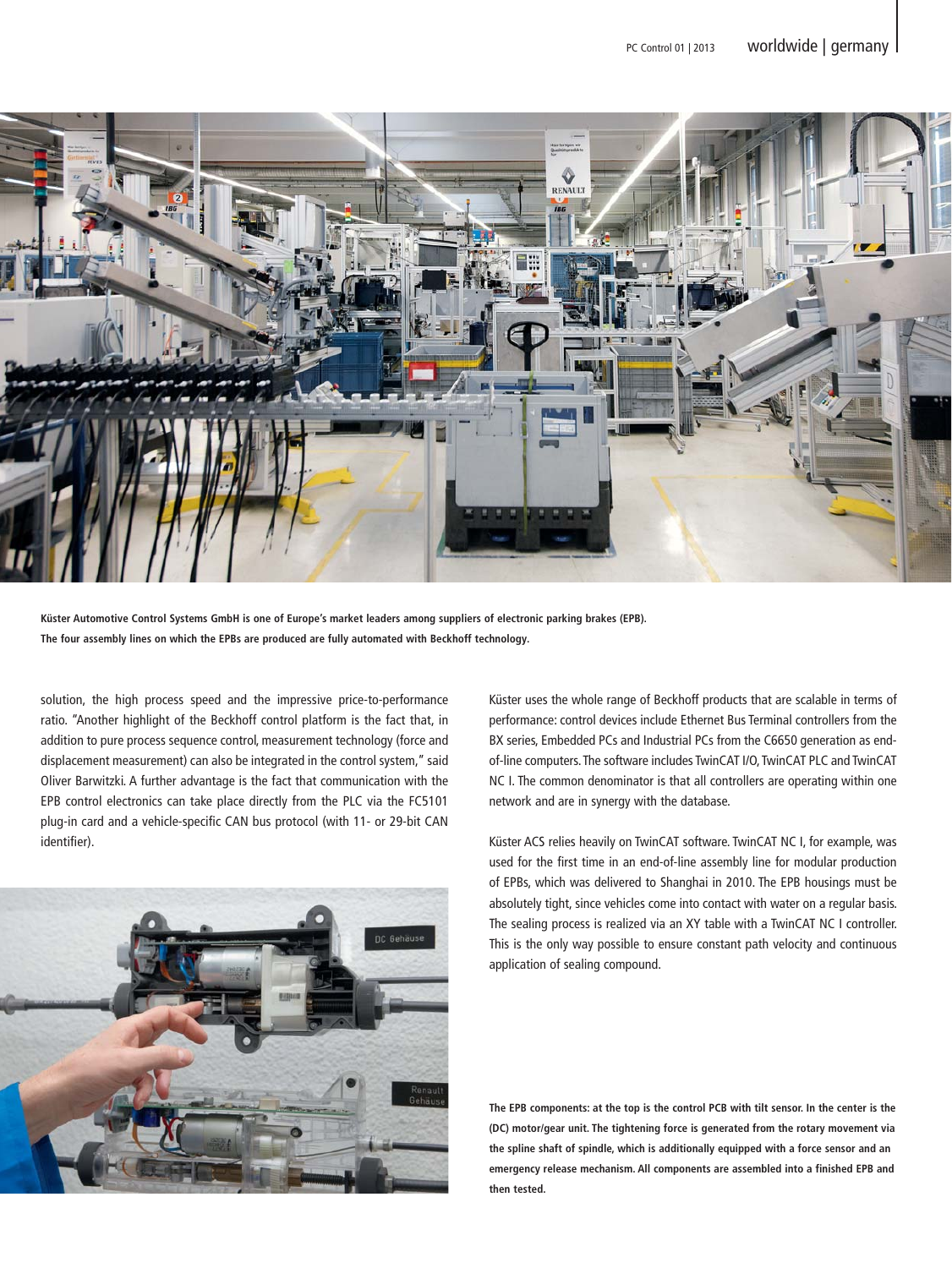

**The EPB housing cover can be seen on the product carrier in the foreground, behind it is the EPB housing with a PCB that has just been fitted. The next step is assembly of the motor/gear unit.**